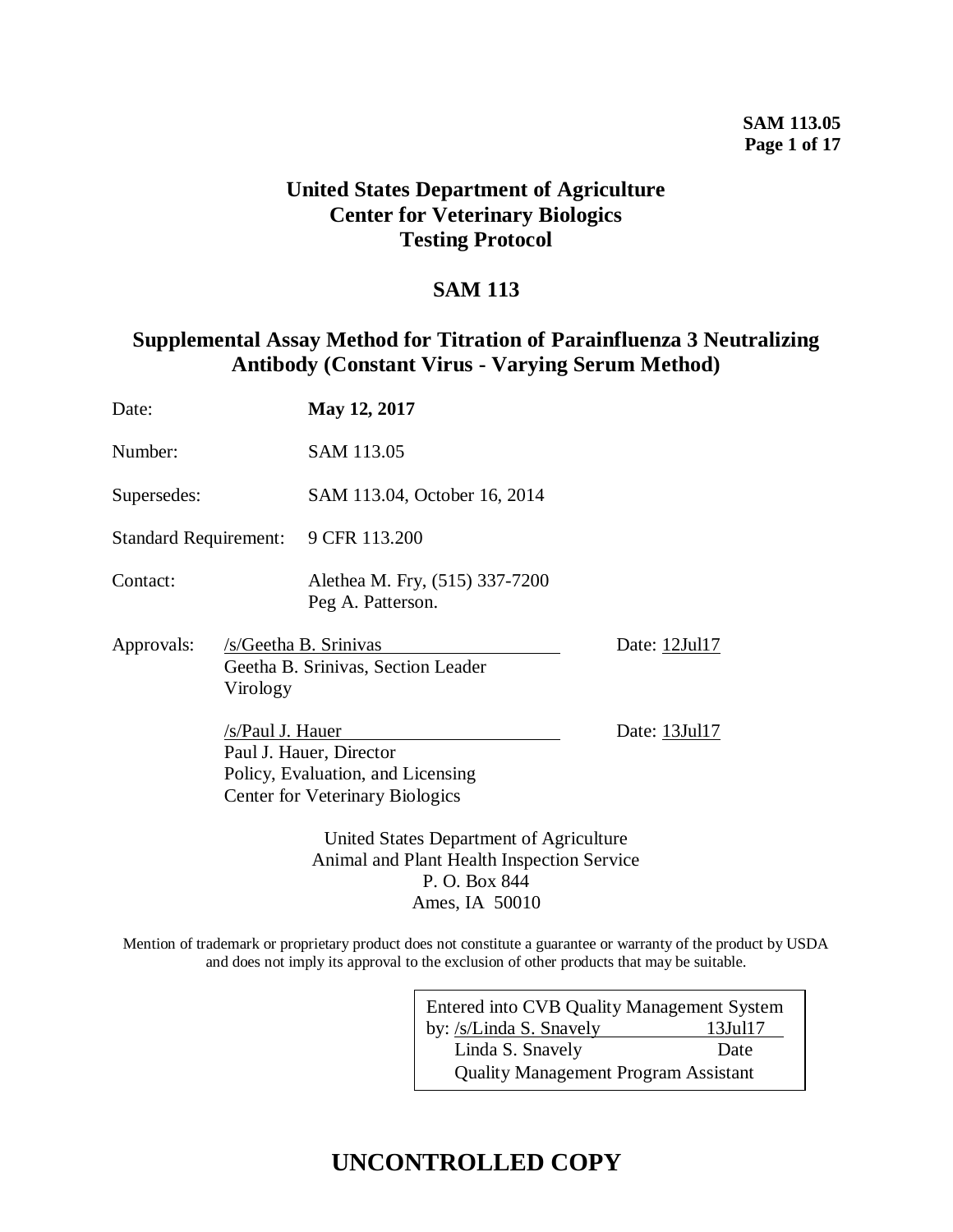## **Table of Contents**

- **1. Introduction**
- **2. Materials**
	- **2.1 Equipment/instrumentation**
	- **2.2 Reagents/supplies**
- **3. Preparation for the Test**
	- **3.1 Personnel qualifications/training**
	- **3.2 Preparation of equipment/instrumentation**
	- **3.3 Preparation of reagents/control procedures**
	- **3.4 Preparation of the sample**
- **4. Performance of the Test**
- **5. Interpretation of the Test Results**
- **6. Report of Test Results**
- **7. References**
- **8. Summary of Revisions**

**Appendices**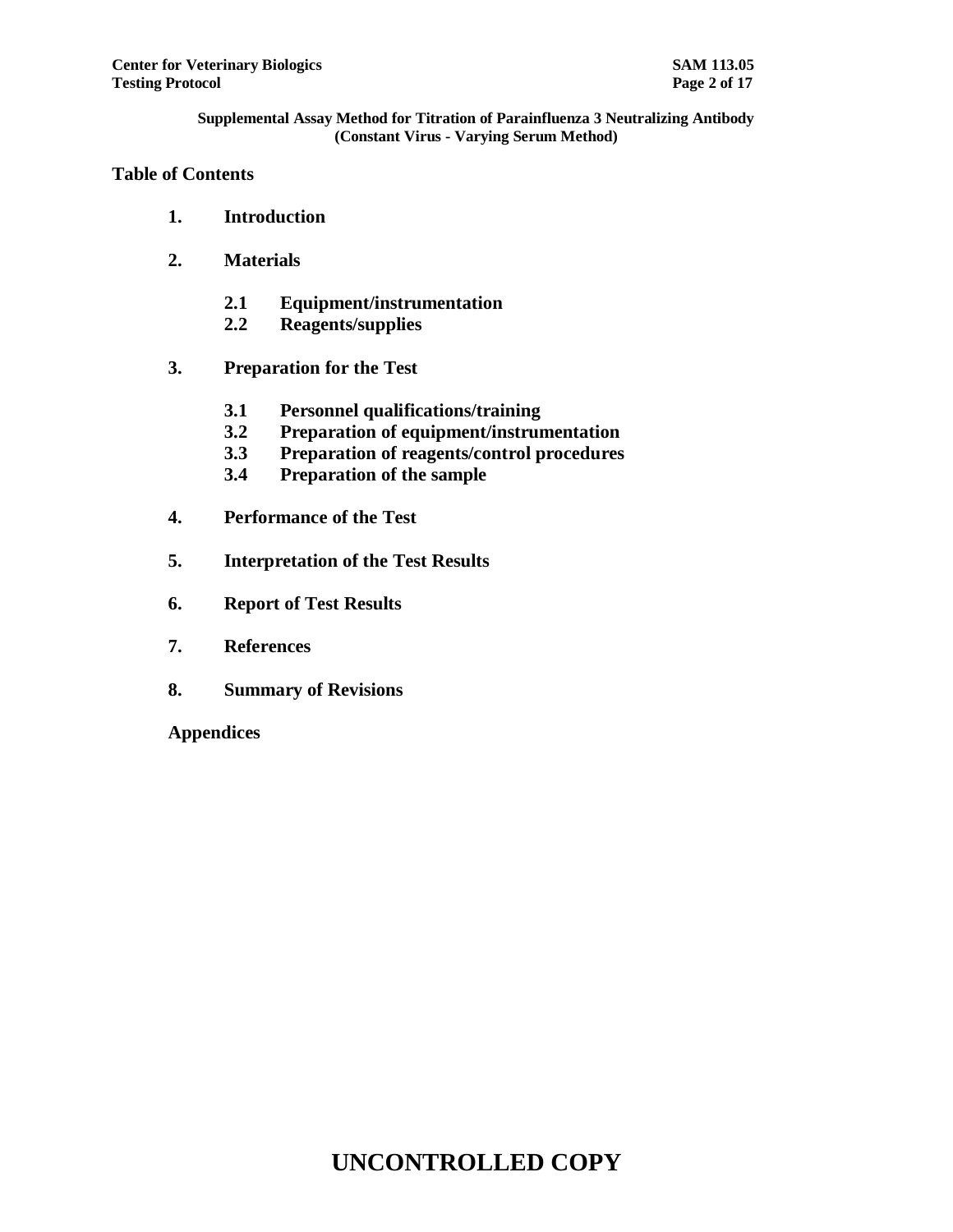## **1. Introduction**

This Supplemental Assay Method (SAM) describes an *in vitro* assay method that determines the serum neutralizing (SN) antibody titer to Parainfluenza 3 virus (PI<sub>3</sub>V) in Test Sera as part of the potency requirements for veterinary vaccines. The assay uses Madin-Darby bovine kidney (MDBK) cells and inhibition of viral cytopathic effect (CPE) as an indicator of the specific SN activity.

## **2. Materials**

## **2.1 Equipment/instrumentation**

Equivalent equipment or instrumentation may be substituted for any brand name listed below.

- **2.1.1** Incubator,  $36^\circ \pm 2^\circ \text{C}$ , high humidity,  $5\% \pm 1\%$  CO<sub>2</sub>
- **2.1.2** Water bath,  $37^{\circ}$  +  $1^{\circ}$ C;  $56^{\circ}$  +  $1^{\circ}$ C
- 2.1.3 Pipettors, 50-µL and 500-µL and tips
- **2.1.4** Vortex mixer
- **2.1.5** Microscope, inverted light
- 2.1.6 Multichannel pipettor, 50- to 300-µL x 8- or 12-channel
- **2.1.7** Centrifuge and rotor

## **2.2 Reagent/supplies**

Equivalent reagents or supplies may be substituted for any brand name listed below. All reagents and supplies must be sterile.

2.2.1 **PI<sub>3</sub>V** Positive Control

**2.2.2** MDBK cells free of extraneous agents as tested by title 9, *Code of Federal Regulations* (9 CFR).

**2.2.3** Diluent Medium (National Centers for Animal Health (NCAH) Media #20030)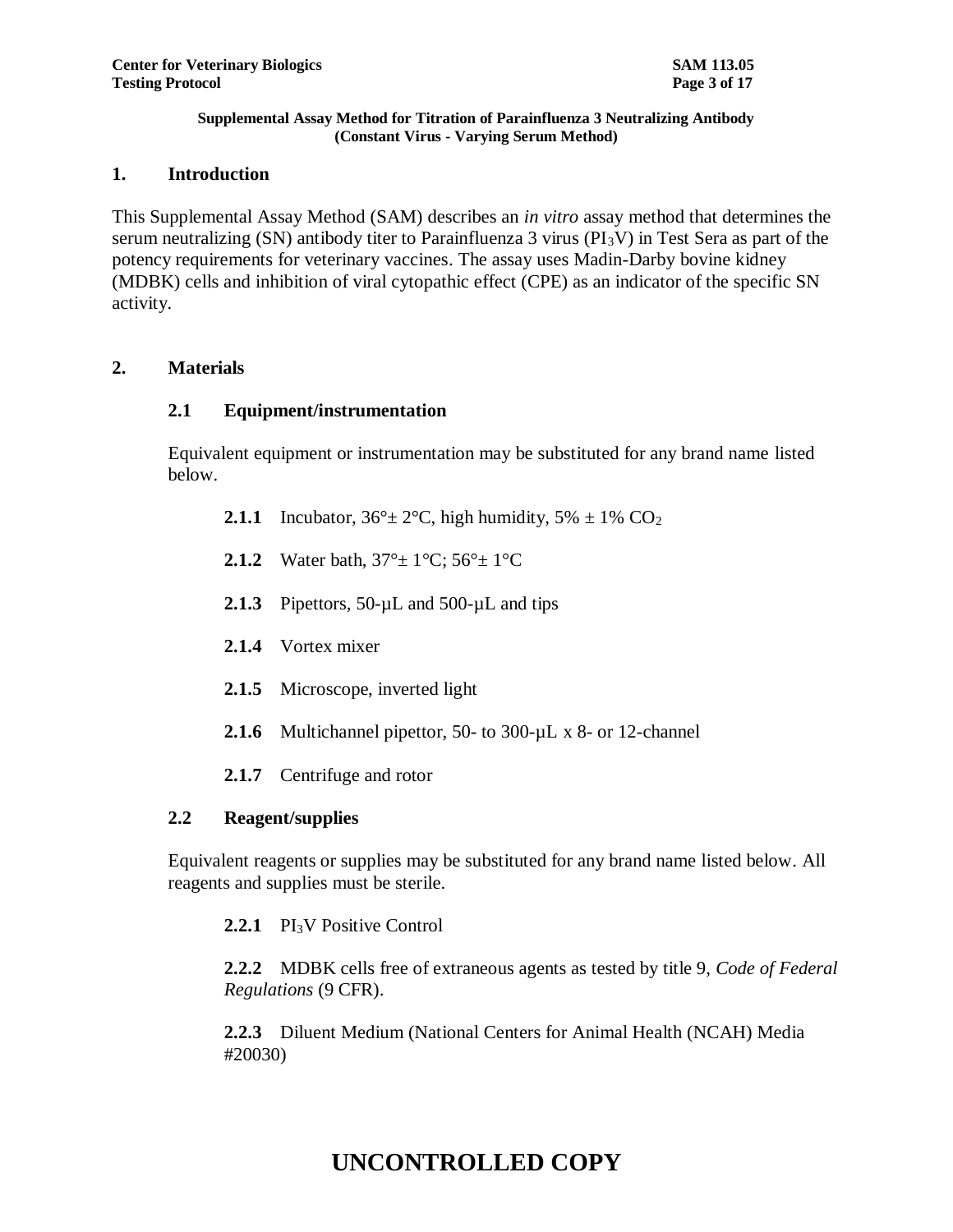**1.** 9.61 g minimum essential medium with Earles salts without bicarbonate

- **2.** 2.2 g sodium bicarbonate (NaHCO<sub>3</sub>)
- **3.** Dissolve with 900 mL deionized water (DI)

**4.** Add 5.0 g lactalbumin hydrolysate or edamine to 10 mL of DI. Heat to 60°± 2°C until dissolved. Add to **Section 2.2.4(3)** with constant mixing.

**5.** Q.S. to 1000 mL with DI; adjust pH to 6.8-6.9 with 2N hydrochloric acid (HCl).

- **6.** Sterilize through a 0.22-µm filter.
- **7.** Aseptically add:
	- **a.** 10 mL L-glutamine
	- **b.** 50 µg/mL gentamicin sulfate
- **8.** Store at 4°± 2°C.
- **2.2.4** Growth Medium
	- **1.** 900 mL of Diluent Medium

**2.** Aseptically add 100 mL of gamma-irradiated fetal bovine serum (FBS).

- **3.** Store at 4°± 2°C.
- **2.2.5** Maintenance Medium
	- **1.** 980 mL of Diluent Medium
	- **2.** Aseptically add 20 mL of gamma-irradiated FBS.
	- **3.** Store at  $4^\circ \pm 2^\circ \text{C}$ .
- **2.2.6** Alsever's Solution (NCAH Media #20031)
	- **1.** 20.5 g dextrose  $(C_6H_{12}O_6)$
	- 2.  $8.0$  g sodium citrate (Na<sub>3</sub>C<sub>6</sub>H<sub>5</sub>O<sub>7</sub>2H<sub>2</sub>)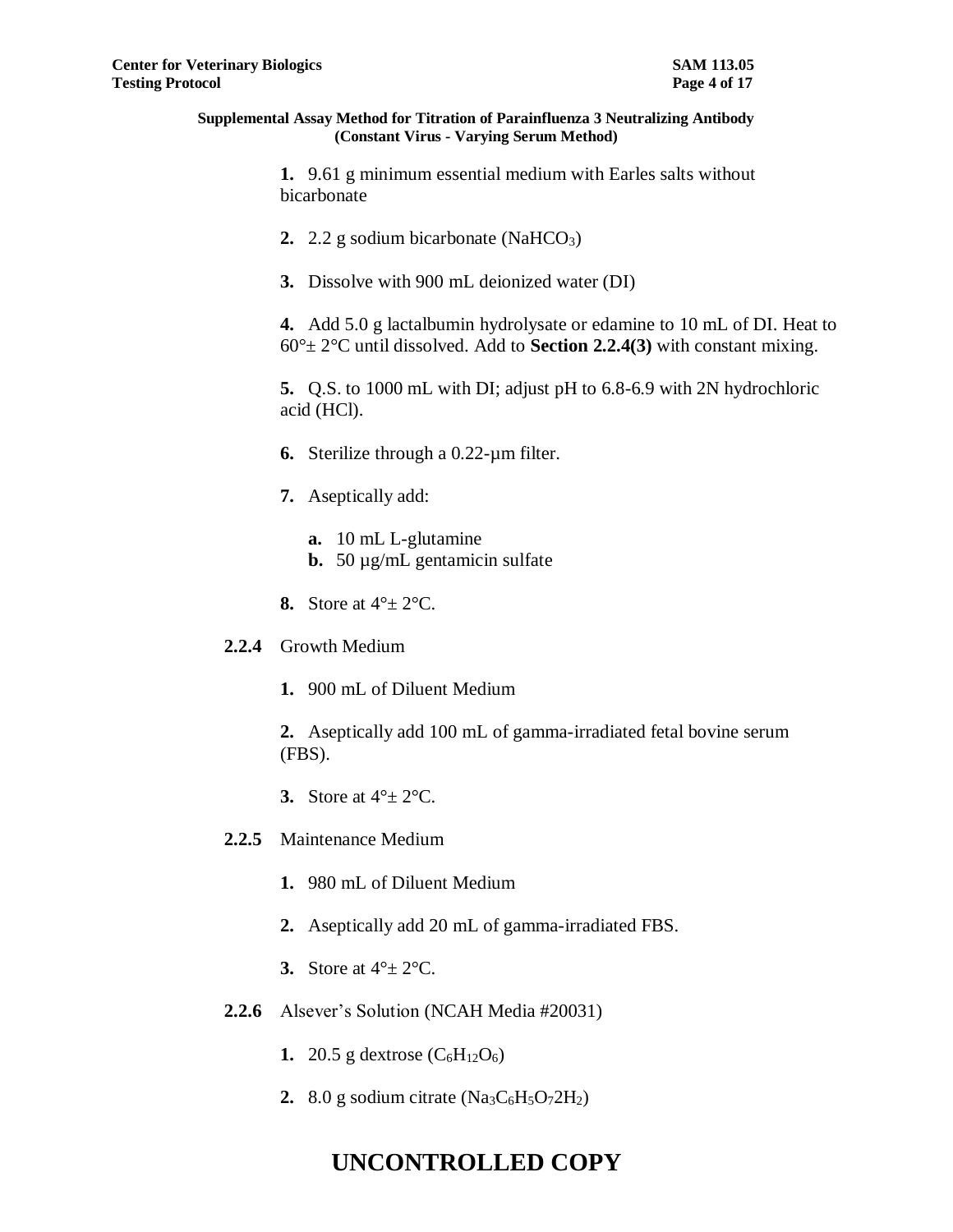- **3.** 4.2 g sodium chloride (NaCl)
- **4.**  $0.55$  g citric acid  $(C_6H_8O_7)$
- **5.** Q.S. to 100 mL with DI.
- **6.** Filter through a 0.22-µm filter.
- **7.** Store at  $4^\circ \pm 2^\circ \text{C}$ .
- **2.2.7** Phosphate buffered saline 10X (PBS) (NCAH Media #30069)
	- **1.** 8.0 g NaCl
	- **2.** 0.2 g potassium chloride (KCl)
	- **3.** 0.2 g potassium phosphate, monobasic, anhydrous (KH2PO4)
	- **4.** 1.15 g sodium phosphate dibasic, anhydrous (Na<sub>2</sub>HPO<sub>4</sub>)

**5.** Q.S. to 1000 mL with DI, adjust the pH to 7.0-7.3 with 5N sodium hydroxide (NaOH) and autoclave at 15 psi,  $121^\circ \pm 2^\circ \text{C}$  for  $35 \pm 5$  minutes.

**6.** Store at  $4^\circ \pm 2^\circ \text{C}$ .

## **2.2.8** 1X PBS

- **1.** 100 mL 10X PBS
- **2.** 900 mL DI
- **3.** Store at  $4^\circ \pm 2^\circ \text{C}$

**2.2.9** Guinea pig red blood cells (RBCs) in an equal volume of Alsever's Solution

- **2.2.10** Trypsin Versene (TV) Solution (NCAH Media #20005)
	- **1.** 8.0 g NaCl
	- **2.** 0.40 g KCL
	- **3.** 0.58 g NaHCO<sub>3</sub>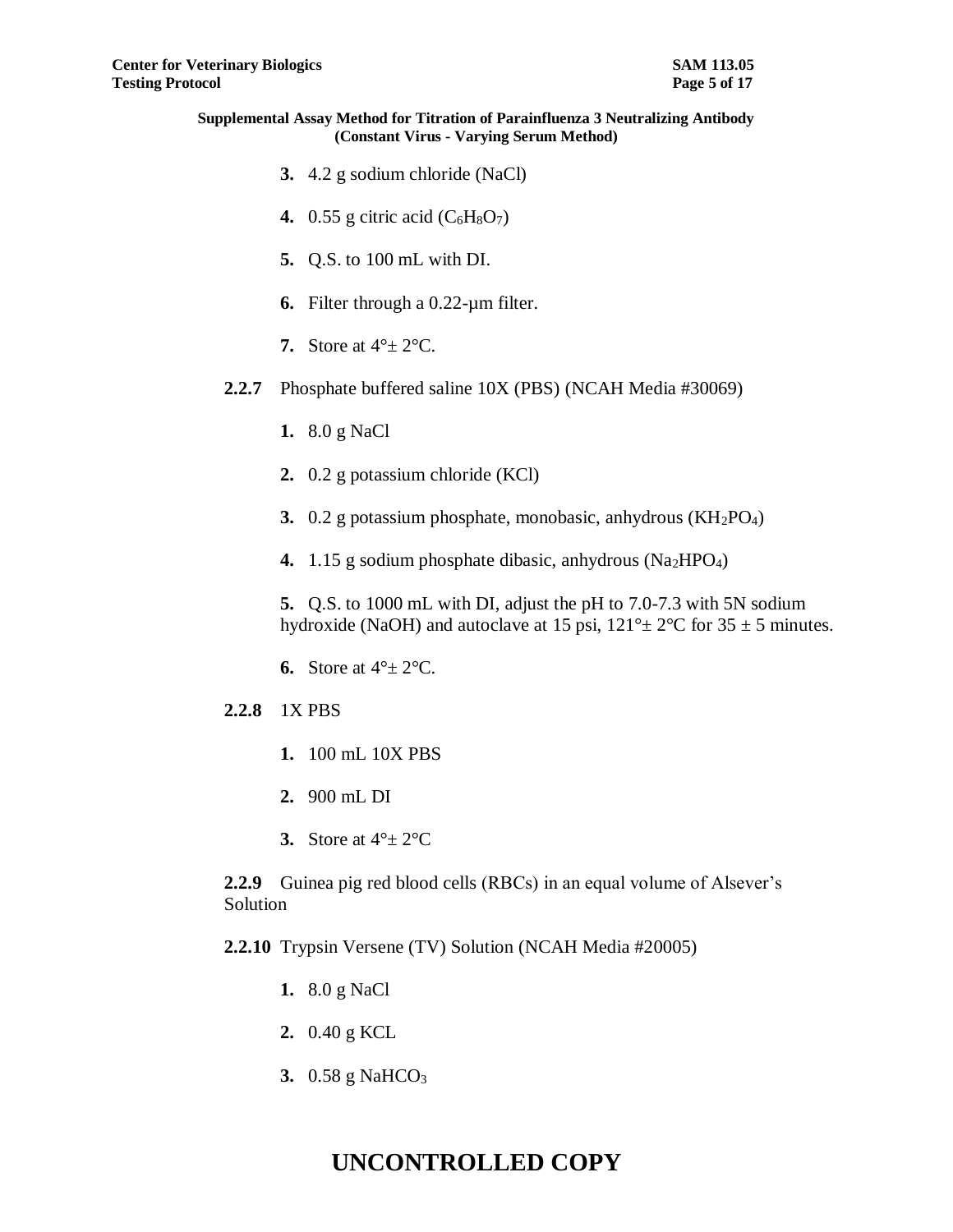**4.** 0.50 g irradiated trypsin

**5.** 0.20 g versene or disodium salt ethylenediaminetetraacetic acid (EDTA)

- **6.** 1.0 g dextrose
- **7.** 0.4 mL 0.5% phenol red
- **8.** Q.S. with DI to 1000 mL
- **9.** pH to 7.3 with NaHCO<sub>3</sub>
- **10.** Filter through a 0.22-µm filter.
- **11.** Store at -20°± 4°C.
- **2.2.11** Tissue culture plates, 96-well
- **2.2.12** Polystyrene tubes, 17 x 100-mm
- **2.2.13** Conical tube, 50-mL
- **2.2.14** Serological pipette, 10-mL
- **2.2.15** PI<sub>3</sub>V inactivated negative serum control (NSC)
- **2.2.16** PI<sub>3</sub>V inactivated positive serum control (PSC)
- **2.2.17** Plastic wash bottle, 500-mL

## **3. Preparation for the Test**

## **3.1 Personnel qualifications/training**

Personnel must have training in cell culture technique and the propagation and maintenance of animal viruses. Personnel shall have an understanding of the immunological basis of SN assays and the principles of aseptic technique.

## **3.2 Preparation of equipment/instrumentation**

**3.2.1** On the day of test initiation, set a water bath at  $56^\circ \pm 2^\circ \text{C}$ .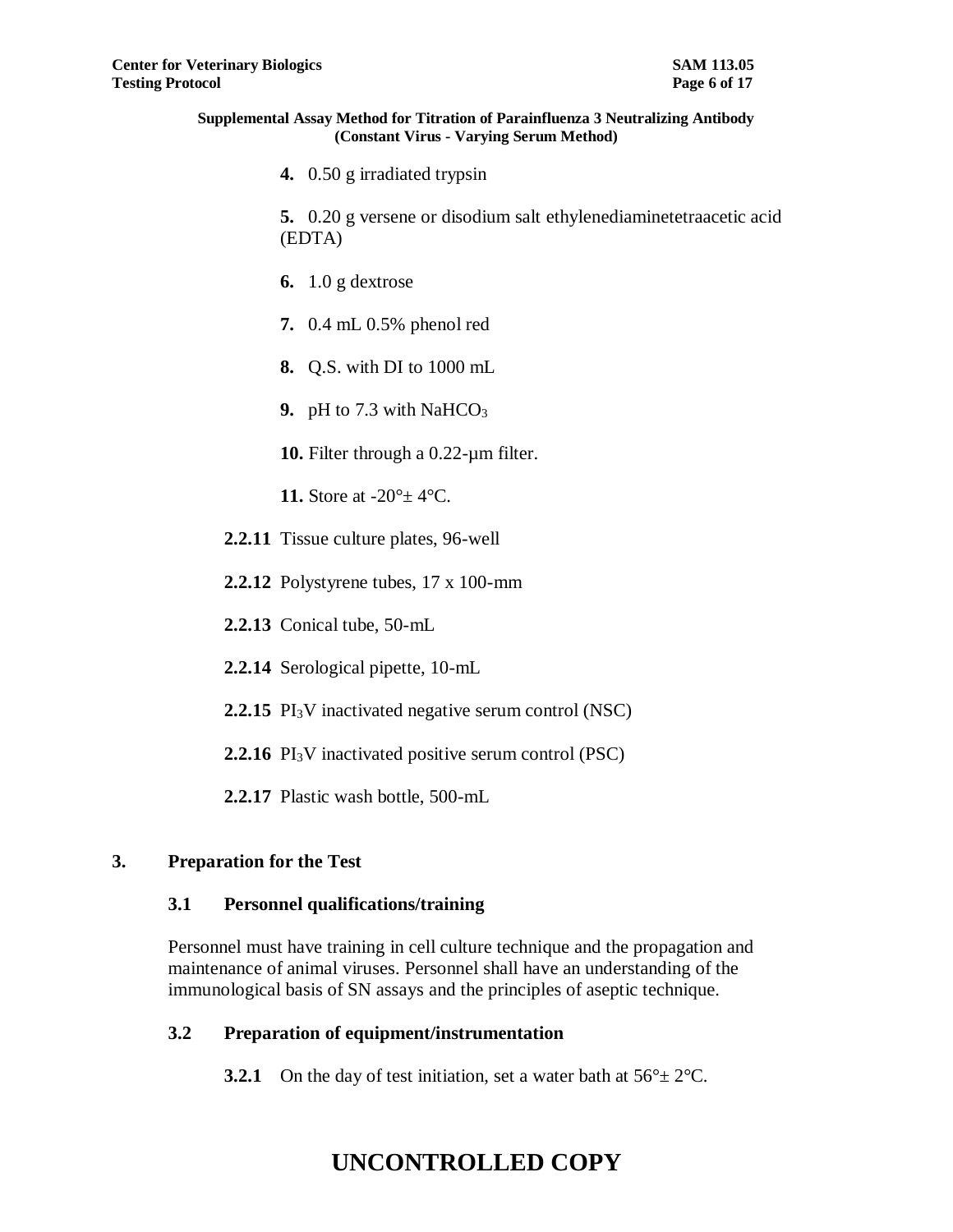**3.2.2** On the day of test initiation, set a water bath at  $37^\circ \pm 1^\circ \text{C}$ .

## **3.3 Preparation of reagents/control procedures**

## **3.3.1** Preparation of MDBK Plate

Cells are prepared from healthy, confluent MDBK cells that are maintained by passing every  $5 \pm 2$  days. Two days prior to test initiation, cells are removed from the growth containers by using TV Solution. Using a multichannel pipettor, add 200  $\mu$ L/well of 10<sup>5.4</sup> to 10<sup>5.6</sup> cells/mL cells suspended in Growth Medium into all wells of a 96-well cell culture plate. Prepare 1 MDBK plate for the controls and PI3V Positive Control Working Dilution. Each additional plate allows testing of 2 Test Serials either pre- or postvaccinations. These become the MDBK Test Plates. Incubate at  $36^{\circ} \pm 2^{\circ}$ C in a CO<sub>2</sub> incubator for 2 days  $\pm$  12 hours. Growth Medium is not changed unless excess acidity occurs or cells are not confluent in 48 hours.

**3.3.2** Preparation of the PI3V Positive Control Working Dilution

**1.** On the day of test initiation a vial of PI<sub>3</sub>V Positive Control is rapidly thawed in a  $36^{\circ}$  ±  $2^{\circ}$ C water bath and diluted in Diluent Medium to contain 50 to 300 50% tissue culture infectious doses (TCID50) per 25 µL. Prior testing of the virus is used to determine the dilution needed to obtain 50 to  $300$  TCID<sub>50</sub> for testing. This becomes the PI<sub>3</sub>V Working Dilution.

**2.** The PI3V Working Dilution is back titrated by preparing serial tenfold dilutions  $(10^{-1}, 10^{-2}, \text{ and } 10^{-3})$  and allowing them to remain at room temperature  $(23^\circ \pm 2^\circ \text{C})$ .

**a.** Place 4.5 mL of Diluent Medium into 3, 17 x 100-mm tubes labeled  $10^{-1}$ - $10^{-3}$  using a 10-mL serological pipette.

**b.** Using a 500-µL pipettor, transfer 500 µL of PI<sub>3</sub>V Working Dilution to the  $10^{-1}$  tube; mix by vortexing. Discard pipette tip.

**c.** Using a new pipette tip, transfer 500  $\mu$ L from the  $10^{-1}$  labeled tube to the  $10^{-2}$  tube; mix by vortexing. Discard pipette tip.

**d.** Repeat **Section 3.3.2(2.c)** to the remaining tube, transferring 500 µL from the previous dilution.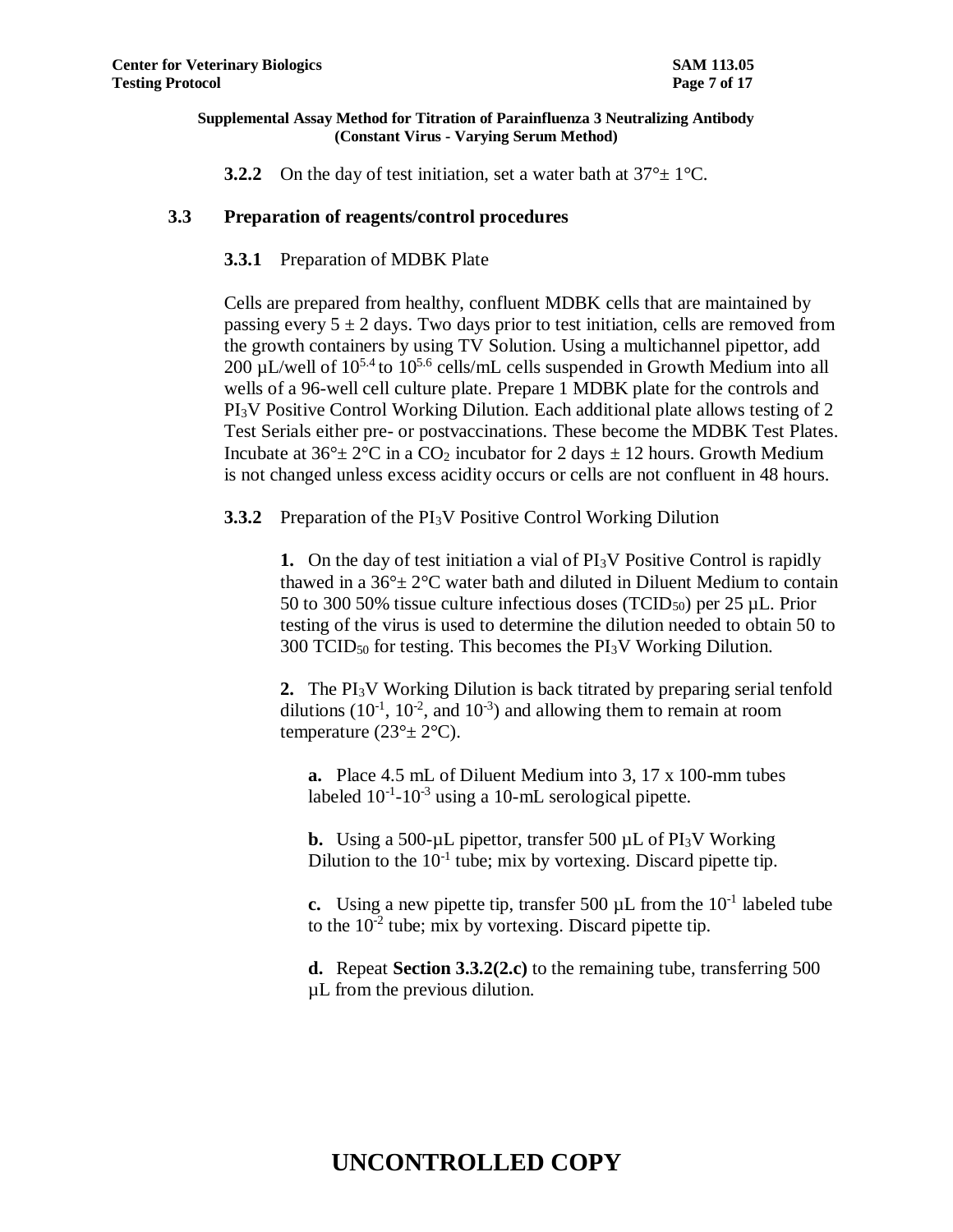**3.3.3** Preparation of PSC and NSC

On day of test initiation, serial twofold dilutions of inactivated PSC and NSC are made from the original whole sera in a 96-well tissue culture plate labeled as the Transfer Plate (**Appendix I**). The NSC final dilutions range from 1:2 to 1:16 (rows A - D). The range of the PSC twofold final dilutions will depend on its SN titer which has been previously determined.

**1.** With a multichannel pipettor, dispense 150 µL of Diluent Medium/well into rows B through H.

2. With a 200-µL pipettor, add 150 µL of PSC to wells A11 and B11, and 150 µL of NSC to wells A12 and B12 on the Transfer Plate. Use a new tip for each serum control.

**3.** With a multichannel pipettor, mix the samples by aspirating and expelling  $7 \pm 2$  times in the wells of row B11 and B12, then transfer 150 µL of the mixture to the corresponding wells of row C. Discard the tips.

**4.** Using new pipettor tips, repeat **Section 3.3.3(3)** mixing row C and transferring to row D. Continue in this manner for the remaining wells in each column changing tips between dilutions until twofold serum dilutions are completed. Change tips, mix and discard 150 µL from the highest dilution of both the PSC and NSC.

**3.3.4** Preparation of 0.5% RBC suspension for HAd test

**1.** Upon receipt of the RBCs, transfer 20 mL of RBCs to a 50-mL conical tube.

**2.** Q.S. to 50 mL with Alsever's Solution.

**3.** Mix by inverting several times.

**4.** Centrifuge for  $15 \pm 5$  minutes at 400 x g (1500 rpm in the J6B centrifuge with a JS-4.0 rotor).

**5.** Remove supernatant and buffy coat by aspirating with a 10-mL serological pipette.

**6.** Repeat **Sections 3.3.4(2) through 3.3.4(4)** for a total of 3 washes.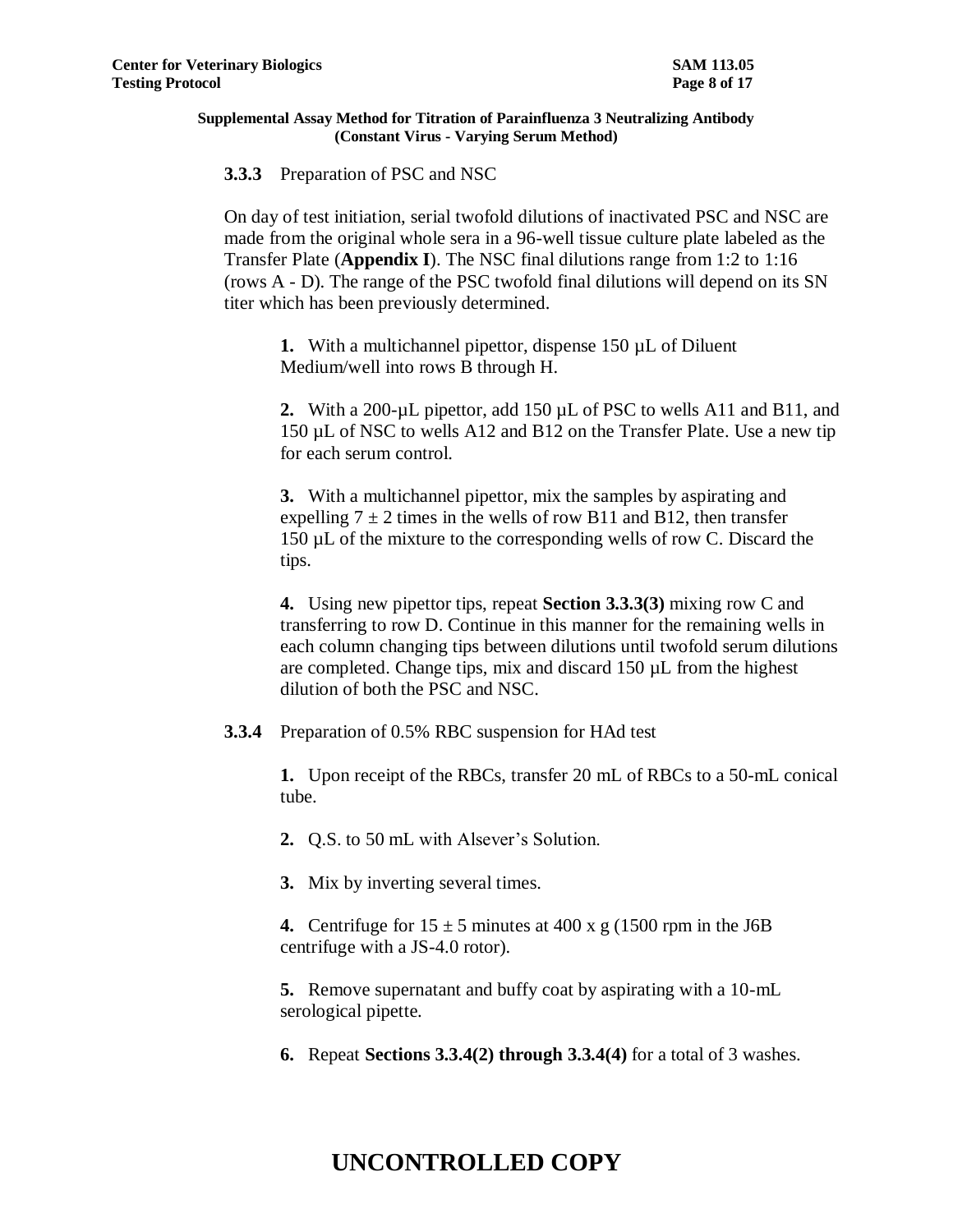**7.** Pipette 500 µL of packed RBCs to 100 mL of 1x PBS; mix by inverting for a 0.5% RBC suspension

**8.** Store at  $4^{\circ} \pm 2^{\circ}\text{C}$ ; use within one week of collection of RBCs.

## **3.4 Preparation of the sample**

**3.4.1** On day of test initiation or prior to testing (inactivation of pre- and postserums may be done at time of collection), serums are heat-inactivated at  $56^\circ \pm 2^\circ \text{C}$  for  $30 \pm 5$  minutes.

**3.4.2** On day of test initiation the Test Serums (pre- and/or postvaccination serums) are diluted in the Transfer Plate from 1:2 to 1:256 in rows A-H (**Appendix I**) of a 96-well tissue culture plate labeled as the Test Serum Transfer Plate as described for the PSC and NSC in **Sections 3.3.3(1)** through **3.3.3(4)**.

## **4. Performance of the Test**

**4.1** On day of test initiation, dispense 150 µL of the PI<sub>3</sub>V Working Dilution to each well of the Control and Test Serum Transfer Plate using new pipette tips. Mix by gently tapping the sides each Transfer Plate. The addition of the  $PI_3V$  Working Dilution to the wells results in an additional twofold serum dilution (final serum dilution).

**4.2** Incubate the Transfer Plates at  $36^\circ \pm 2^\circ \text{C}$  for  $60 \pm 10$  minutes in a CO<sub>2</sub> incubator.

**4.3** Aseptically decant Growth Medium from the MDBK Test Plates into a suitable container.

**4.4** Using an 8 channels of an 8-channel or 12-channel multipipettor, inoculate 50 µL/well of the virus-serum mixture into 5 wells for each dilution of the Test Serum into the MDBK Test Plate (see **Appendix II**). (All 8 dilutions of 1 Test Serum will be inoculated on cells at once.) Replace tips for each unique Test Serum column being tested. This becomes the PI3V Test Plate.

**4.5** Inoculate 5 wells/dilution with 50 µL/well of both the PSC and NSC.

**4.6** Inoculate 5 wells/dilution with 25 µL/well of the PI<sub>3</sub>V Working Dilution and Back Titrations.

**4.7** Maintain 5 or more wells as uninoculated cell culture controls per plate.

**4.8** Incubate the PI<sub>3</sub>V Test Plates at  $37^\circ \pm 1^\circ \text{C}$  in a CO<sub>2</sub> incubator for  $60 \pm 10$  minutes for adsorption.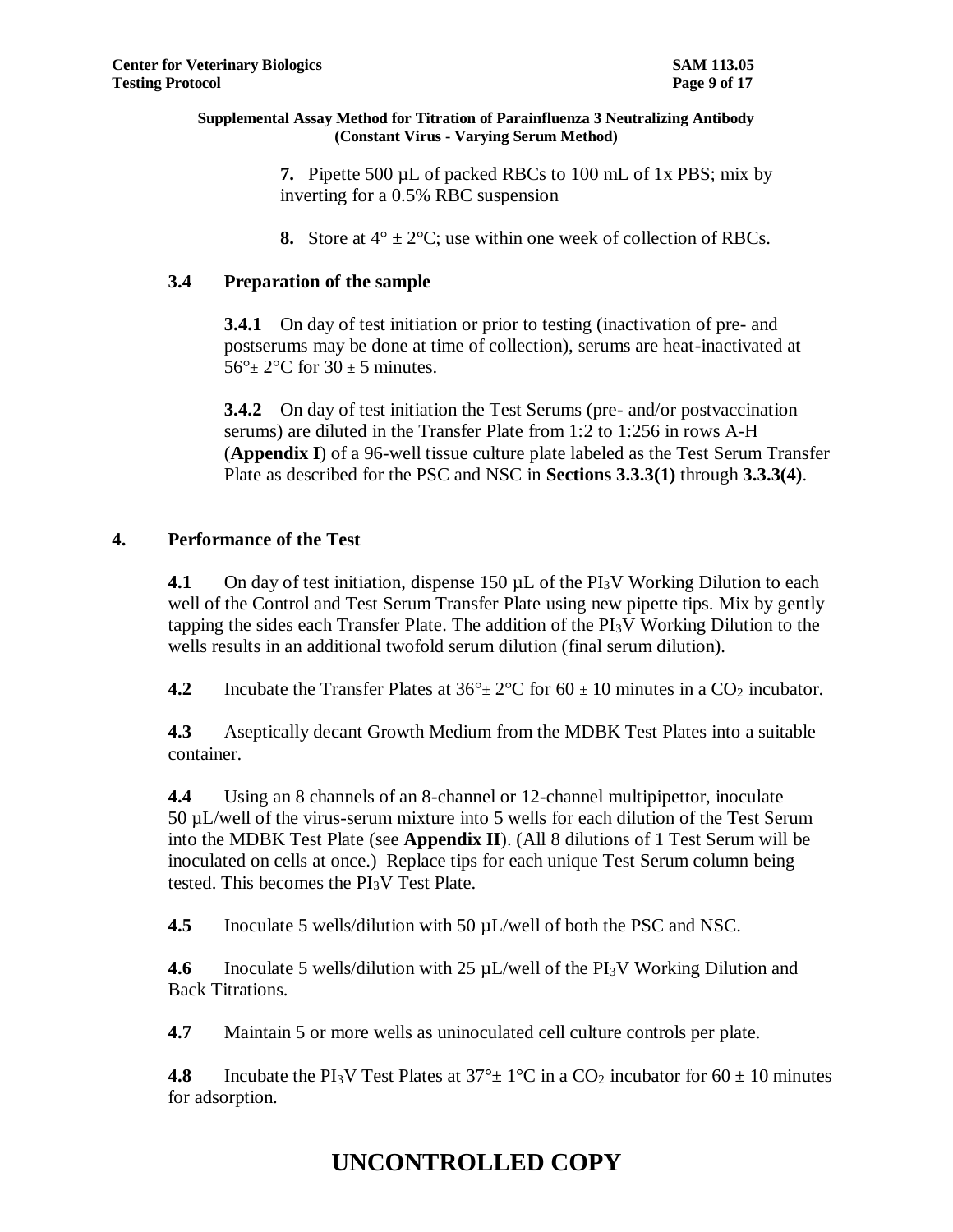**4.9** After incubation, add 200 µL/well of Maintenance Medium to the PI<sub>3</sub>V Test Plates with a multichannel pipettor.

**4.10** Incubate the PI<sub>3</sub>V Test Plates undisturbed at  $37^\circ \pm 1^\circ \text{C}$  in a CO<sub>2</sub> incubator for 4 days  $\pm$  6 hours.

**4.11** At the end of incubation, read the PI<sub>3</sub>V Test Plates at 100X magnification on an inverted light microscope and examine for CPE characterized by cell fusion.

**4.11.1** Results of the Test Serum, PSC and NSC are recorded as the number of CPE negative (CPE -) wells versus total number of wells examined for each dilution.

**4.11.2** Results of the PI<sub>3</sub>V Working Dilution and Back Titration are recorded as the number of CPE positive (CPE  $+$ ) wells versus total number of wells examined for each dilution.

**4.12** If CPE is not detected by microscopic examination, the PI<sub>3</sub>V Test Plates may be read by HAd as follows:

**4.12.1** Decant the Maintenance Medium from the PI3V Test Plates into a suitable autoclavable container and rinse cells once with 1X PBS at room temperature using a plastic wash bottle or by immersion into a pan with 1X PBS at room temperature. Decant the 1X PBS immediately after filling.

**4.12.2** Add 200 µL of the 0.5% RBC Suspension to each well.

**4.12.3** Incubate the plates for  $15 \pm 5$  minutes at room temperature.

**4.12.4** Decant the 0.5% RBC suspension and wash the cell monolayer 3 times with 1X PBS as in **Section 4.12.1**.

**4.12.5** Decant the final wash and examine the monolayers using an inverted light microscope at 100X magnification. Wells containing one or more RBC clusters adhering to the cell monolayer are considered to be positive for PI3V.

**4.13** Calculate each endpoint of the Test Serum, PSC, and NSC using the Spearman-Kärber method as commonly modified by Finney. The endpoints of the Test Serum, PSC, and NSC are reported as SN titer which corresponds to the reciprocal of the highest serum dilution that neutralizes PI3V.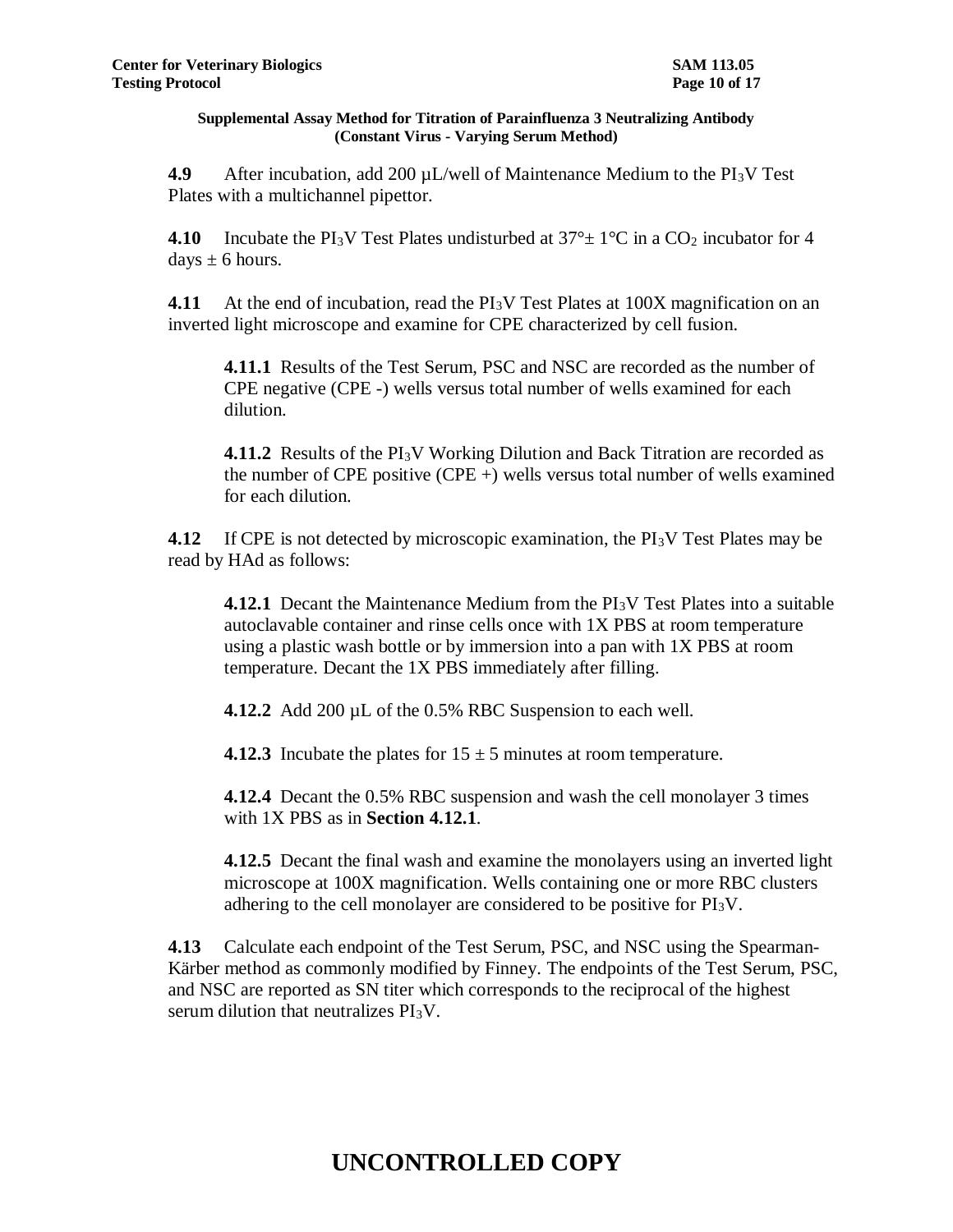Example:

1:2 dilution of Test Serum = 5 of 5 wells CPE negative 1:4 dilution of Test Serum = 5 of 5 wells CPE negative 1:8 dilution of Test Serum = 3 of 5 wells CPE negative 1:16 dilution of Test Serum = 0 of 5 wells CPE negative

Titer =  $(X - d/2 + [d * S])$  where:

 $X = Log_{10}$  of lowest dilution (=0.3)  $d = Log_{10}$  of dilution factor (=0.3)  $S = Sum$  of proportion of CPE -  $(13/5=2.6)$ Titer =  $(0.3 - 0.3/2 + [0.3 * 13/5]) = 0.93$ antilog of  $0.93 = 8.5$ 

Titer of the Test Serum is 1:9

**4.14** By the same Spearman-Kärber method, calculate the endpoint of the PI<sub>3</sub>V Back Titration. The titer is expressed as  $log_{10}$  tissue culture infective doses fifty (TCID<sub>50</sub>) per  $25 \mu L$  dose.

Example:

 $10^0$  dilution of the PI<sub>3</sub>V Back Titration = 5 of 5 wells CPE positive  $10^{-1}$  dilution of the PI<sub>3</sub>V Back Titration = 5 of 5 wells CPE positive  $10^{-2}$  dilution of the PI<sub>3</sub>V Back Titration = 3 of 5 wells CPE positive  $10^{-3}$  dilution of the PI<sub>3</sub>V Back Titration = 0 of 5 wells CPE positive

Titer =  $(X - d/2 + [d * S])$  where:

 $X = Log_{10}$  of lowest dilution (=0)  $d = Log_{10}$  of dilution factor  $(=1)$  $S = Sum of proportion of CPE + (13/5=2.6)$ 

Titer =  $(0 - d/2 + [1 * 1.6]) = 2.1$ antilog of  $2.1 = 125.9$ Titer of the PI<sub>3</sub>V Back Titration is  $126$  TCID<sub>50</sub>/25  $\mu$ L dose in the test.

## **5. Interpretation of the Test Results**

**5.1** For a valid assay the following criteria must be met; otherwise, the test is considered a **No Test** and is repeated without prejudice.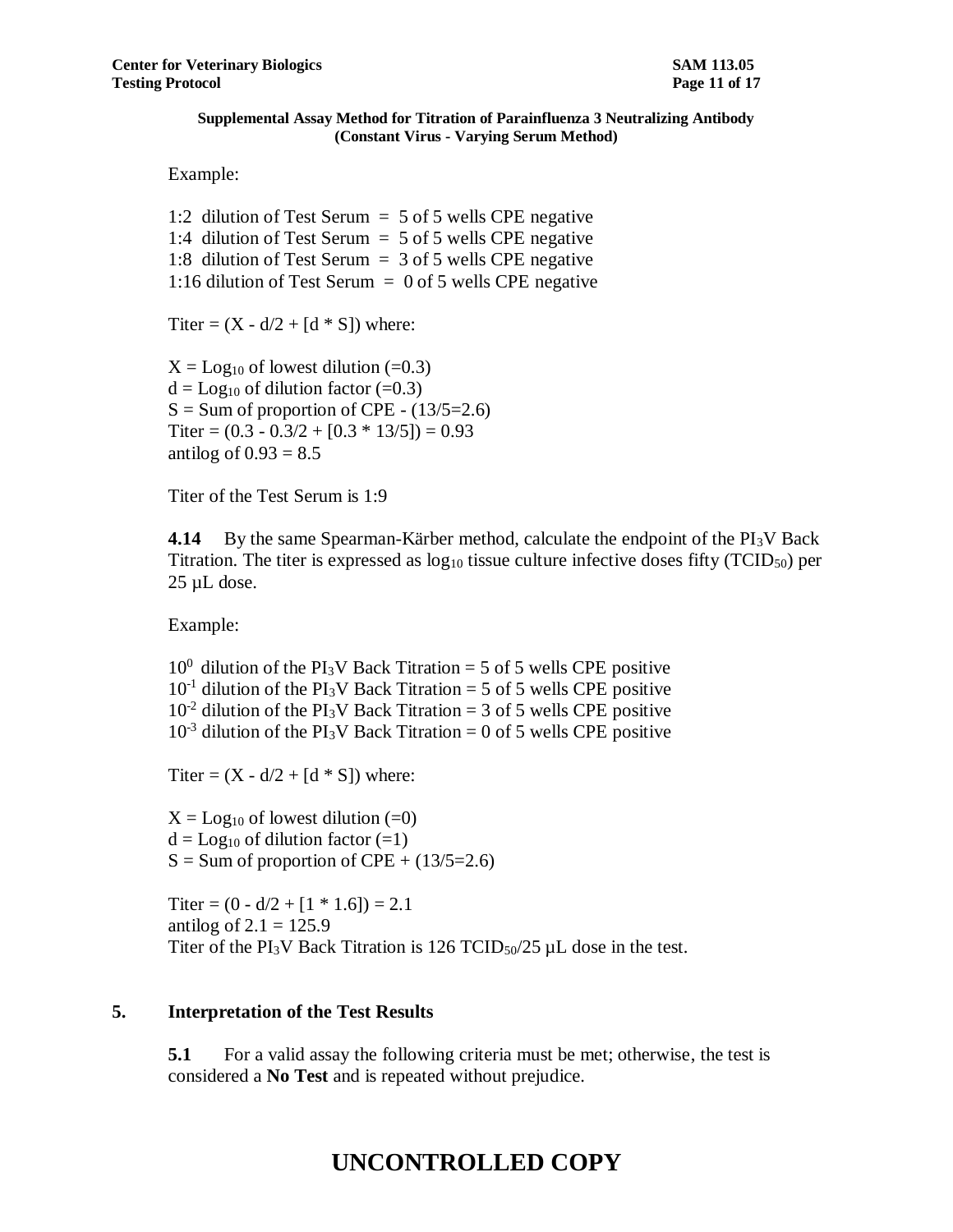**5.1.1** The NSC must have an SN titer of **< 1:2**.

**5.1.2** The SN titer of the PSC should vary by no more than twofold from its mean titer as established from a minimum of 10 previously determined SN titrations.

**5.1.3** The uninoculated cell controls cannot exhibit any CPE or cloudy media that would indicate contamination.

**5.1.4** The PI<sub>3</sub>V Back Titration titer must be between 50 to 300 TCID<sub>50</sub>/25  $\mu$ L.

**5.2** For a **SATISFACTORY TEST**, the postvaccination titers shall meet the requirements as stated in an Animal and Plant Inspection Service (APHIS) filed Outline of Production (fourfold increase from the prevaccination titers).

**5.3** If postvaccination titers are less than the requirements in an APHIS filed Outline of Production, the sera will be retested (first retest).

**5.3.1** If the titers of the Test Serum from the first valid retest are less than the required titers in an APHIS filed outline of Production, the serial is **UNSATISFACTORY**.

**5.3.2** If the titers of the Test Serum from the first valid retest are greater than or equal to the titer in an APHIS filed Outline of Production, the serum will be retested (second retest).

**5.3.3** If the titers of the Test Serum from the second valid retest are greater than or equal to the titer in an APHIS filed Outline of Production, the serial is **SATISFACTORY**.

**5.3.4** If the titers of the Test Serum from the second valid retest are less than the titers in an APHIS filed Outline of Production, the serial is **UNSATISFACTORY**.

## **6. Report of Test Results**

- **6.1** Results are reported as SN titers.
- **6.2** Record all test results on the test record.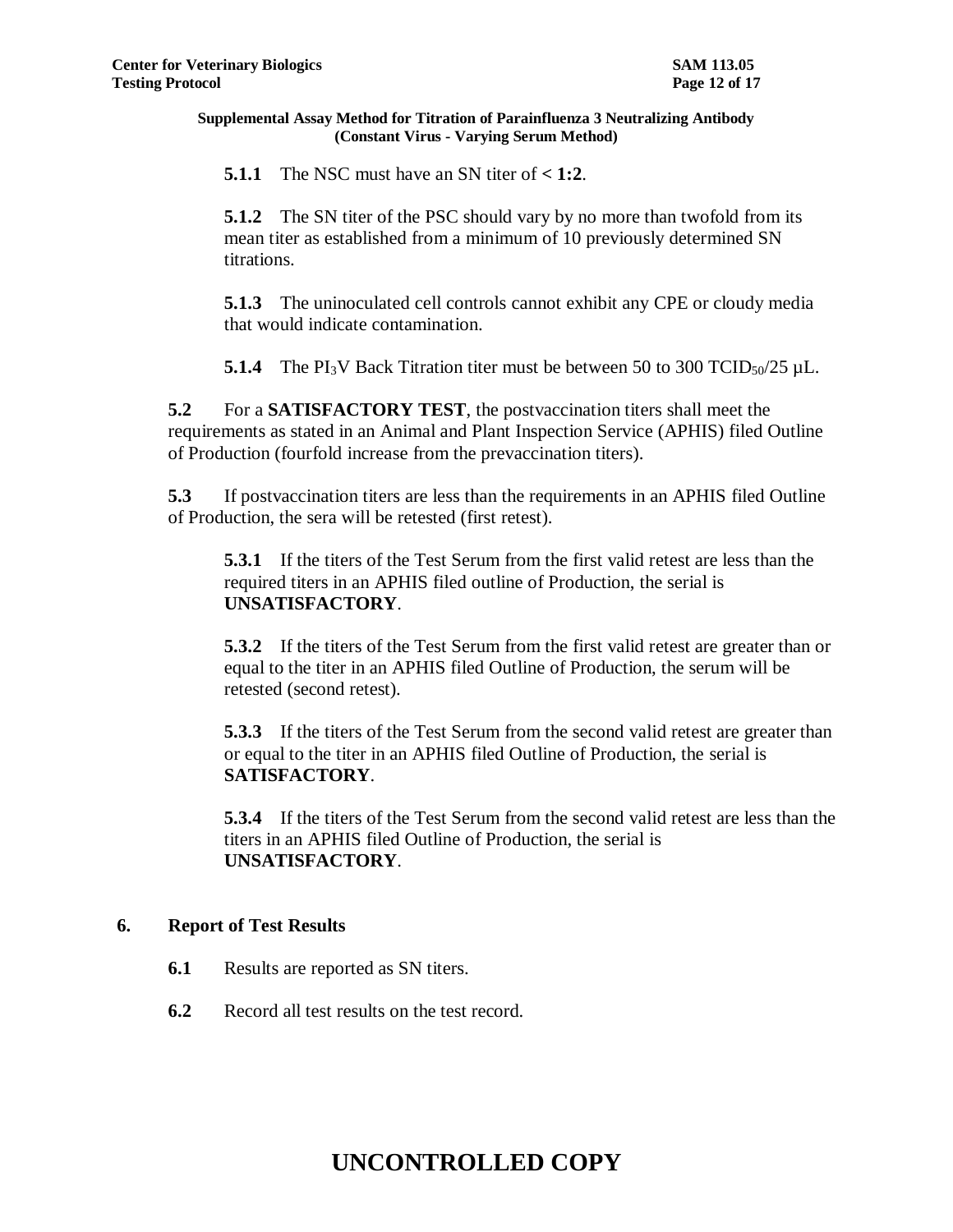## **7. References**

**7.1** Title 9, *Code of Federal Regulations*, part 113.6, U.S. Government Printing Office, Washington, DC.

**7.2** Finney, DJ 1978. *Statistical method in biological assay*. Griffin, London. 3rd edition, pg 508.

**7.3** Cottral, GE, (Ed.) 1978, *Manual of standard methods for veterinary microbiology.* Comstock Publishing Associates, Ithaca, NY, pg. 731.

## **8. Summary of Revisions**

## **Version .05**

**2.2.6, 2.2.7, 2.2.10:** NCAH media numbers added.

## **Version .04**

• The Contact information has been updated; however, the Virology Section has elected to keep the same next review date for the document.

## **Version .03**

- The Contact information has been updated.
- References to NVSL have been changed to NCAH throughout the document.

## **Version .02**

This document was revised to clarify the practices currently in use at the Center for Veterinary Biologics and to provide additional detail. While no significant changes impacting the test were made from the previous protocol, the following changes were made to the document:

- Joseph Hermann has been added as a Contact for this document.
- **1:** Primary bovine embryonic kidney cell cultures have been replaced by Madin-Darby bovine kidney-A cells.
- **2.2.3:** The description of antibiotics added to the Diluent Medium has been changed to reflect antibiotics used. Penicillin and streptomycin have been replaced by gentamicin sulfate, and amphotericin B has been eliminated from the formulation.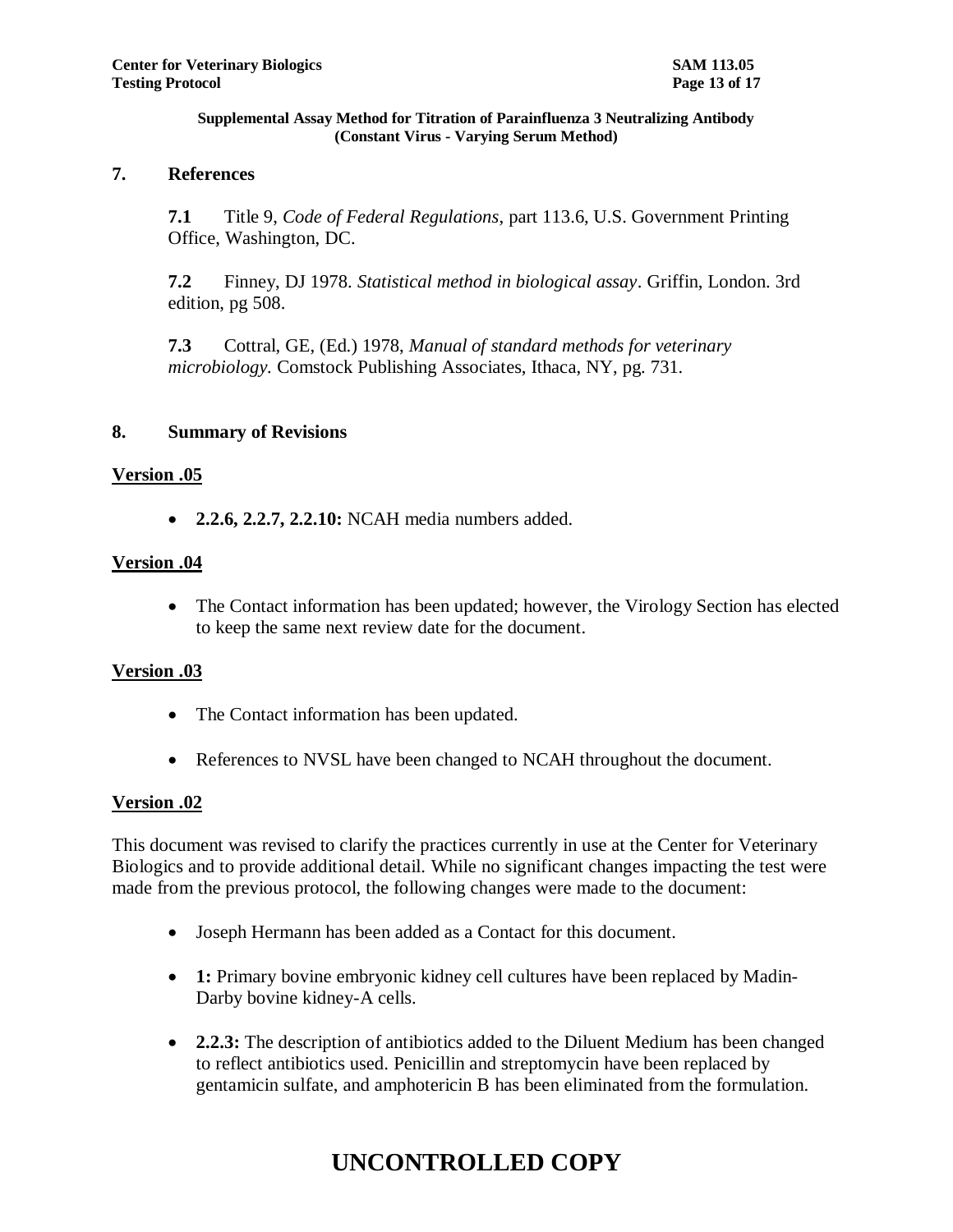**2.2.10:** The 24-well cell culture plates have been replaced by 96-well plates.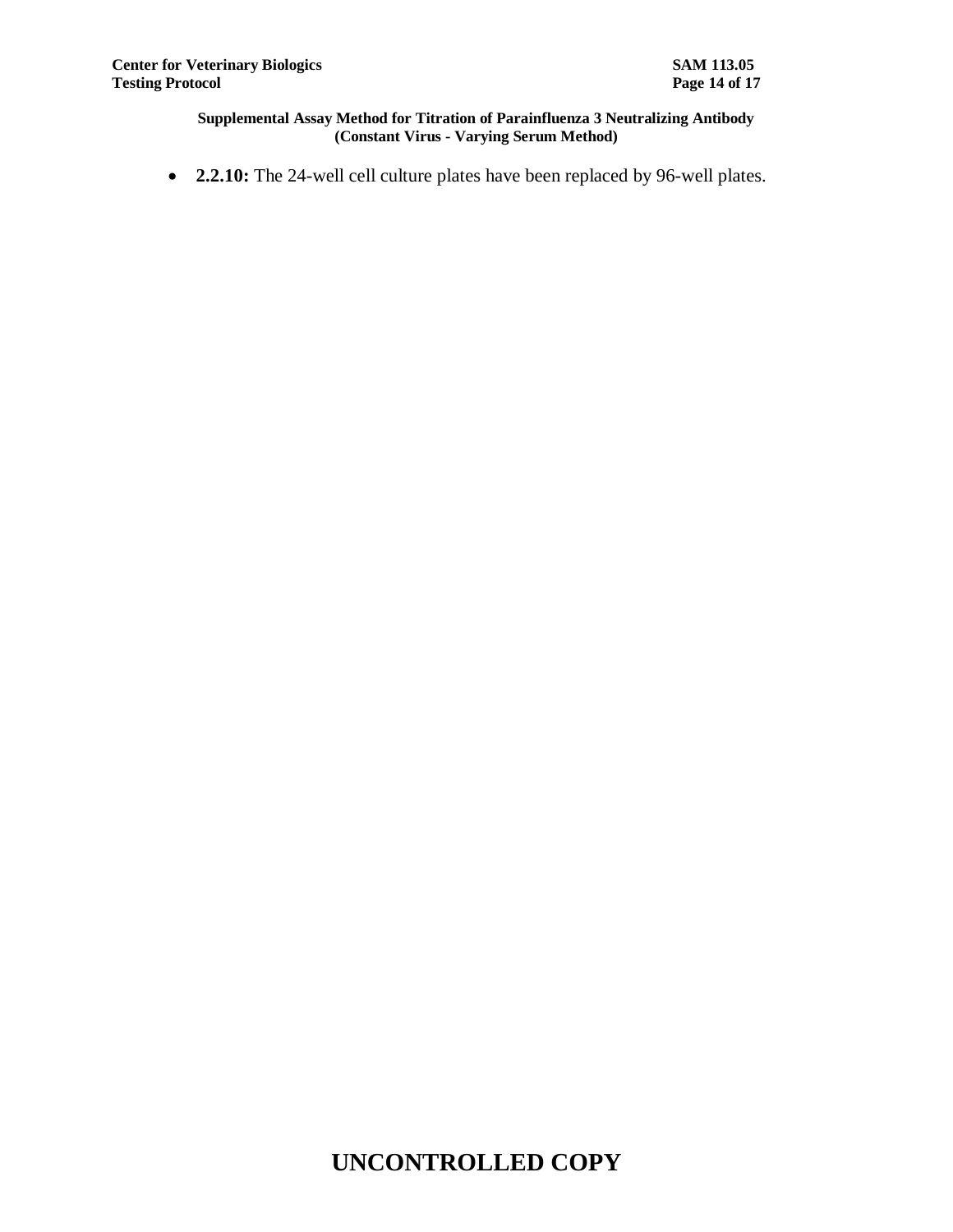|              | $\mathbf{1}$ | $\overline{2}$  | 3   | $\overline{\mathbf{4}}$ | 5   | 6   | $\overline{7}$ | 8   | 9   | 10          | 11          | 12          |
|--------------|--------------|-----------------|-----|-------------------------|-----|-----|----------------|-----|-----|-------------|-------------|-------------|
| $\mathbf{A}$ | TS1          | TS <sub>2</sub> | TS3 | TS4                     | TS5 | TS6 | TS7            | TS8 | TS9 | <b>TS10</b> | <b>TS11</b> | <b>TS12</b> |
| 1:2          |              |                 |     |                         |     |     |                |     |     |             |             |             |
| $\bf{B}$     |              |                 |     |                         |     | ↓   |                | ↓   | ໋   |             |             |             |
| 1:4          |              |                 |     |                         |     |     |                |     |     |             |             |             |
| $\mathbf C$  |              |                 |     |                         |     |     |                |     |     |             |             |             |
| 1:8          |              |                 |     |                         |     |     |                |     |     |             |             |             |
| $\mathbf{D}$ | ↓            |                 |     |                         |     | ↓   |                | ↓   | ↓   |             |             |             |
| 1:16         |              |                 |     |                         |     |     |                |     |     |             |             |             |
| ${\bf E}$    |              |                 |     |                         |     | ↓   |                |     |     |             |             |             |
| 1:32         |              |                 |     |                         |     |     |                |     |     |             |             |             |
| $\mathbf F$  | ◡            |                 |     |                         |     | ↓   |                |     | ໋   |             |             |             |
| 1:64         |              |                 |     |                         |     |     |                |     |     |             |             |             |
| G            |              |                 |     |                         |     | ◡   |                |     |     |             |             |             |
| 1:128        |              |                 |     |                         |     |     |                |     |     |             |             |             |
| H            |              |                 |     |                         |     |     |                |     |     |             |             |             |
| 1:256        |              |                 |     |                         |     |     |                |     |     |             |             |             |

## **Appendix I Dilution/Transfer Plate**

TS= Pre- or Post-Test Serum

## **Control/Transfer Plate**

|               | 1                         | $\overline{2}$   | 3         | $\overline{\mathbf{4}}$ | 5         | 6         | $\overline{7}$ | 8         | 9         | 10        | 11        | 12        |
|---------------|---------------------------|------------------|-----------|-------------------------|-----------|-----------|----------------|-----------|-----------|-----------|-----------|-----------|
| $\mathbf{A}$  | <b>PCS</b>                | <b>NC</b>        | <b>TS</b> | <b>TS</b>               | <b>TS</b> | <b>TS</b> | <b>TS</b>      | <b>TS</b> | <b>TS</b> | <b>TS</b> | <b>TS</b> | <b>TS</b> |
| 1:2           |                           | S                |           |                         |           |           |                |           |           |           |           |           |
| $\bf{B}$      |                           | ↓                |           |                         |           | ↓         |                | ↓         |           | ↓         |           |           |
| 1:4           |                           |                  |           |                         |           |           |                |           |           |           |           |           |
| $\mathbf C$   |                           |                  |           |                         |           | ↓         |                |           |           |           |           |           |
| 1:8           |                           |                  |           |                         |           |           |                |           |           |           |           |           |
| $\mathbf{D}$  |                           |                  |           |                         |           | ↓         |                |           |           | ↓         |           |           |
| 1:16          |                           |                  |           |                         |           |           |                |           |           |           |           |           |
| ${\bf E}$     |                           |                  |           |                         |           | ↓         |                |           |           |           |           |           |
| 1:32          |                           |                  |           |                         |           |           |                |           |           |           |           |           |
| $\mathbf F$   |                           |                  |           |                         |           | ↓         |                |           |           |           |           |           |
| 1:64          |                           |                  |           |                         |           |           |                |           |           |           |           |           |
| $\mathbf G$   |                           |                  |           |                         |           | ↓         |                |           |           | ↓         |           |           |
| 1:128         |                           |                  |           |                         |           |           |                |           |           |           |           |           |
| $\mathbf H$   |                           |                  |           |                         |           | ↓         |                |           |           | ↓         |           |           |
| 1:256<br>DCDC | $\cdot$ .<br>$\mathbf{r}$ | $\sim$ $\sim$ 10 |           |                         |           |           |                |           |           |           |           |           |

PCS = Positive Control Serum

NCS = Negative Control Serum

TS = Test Serum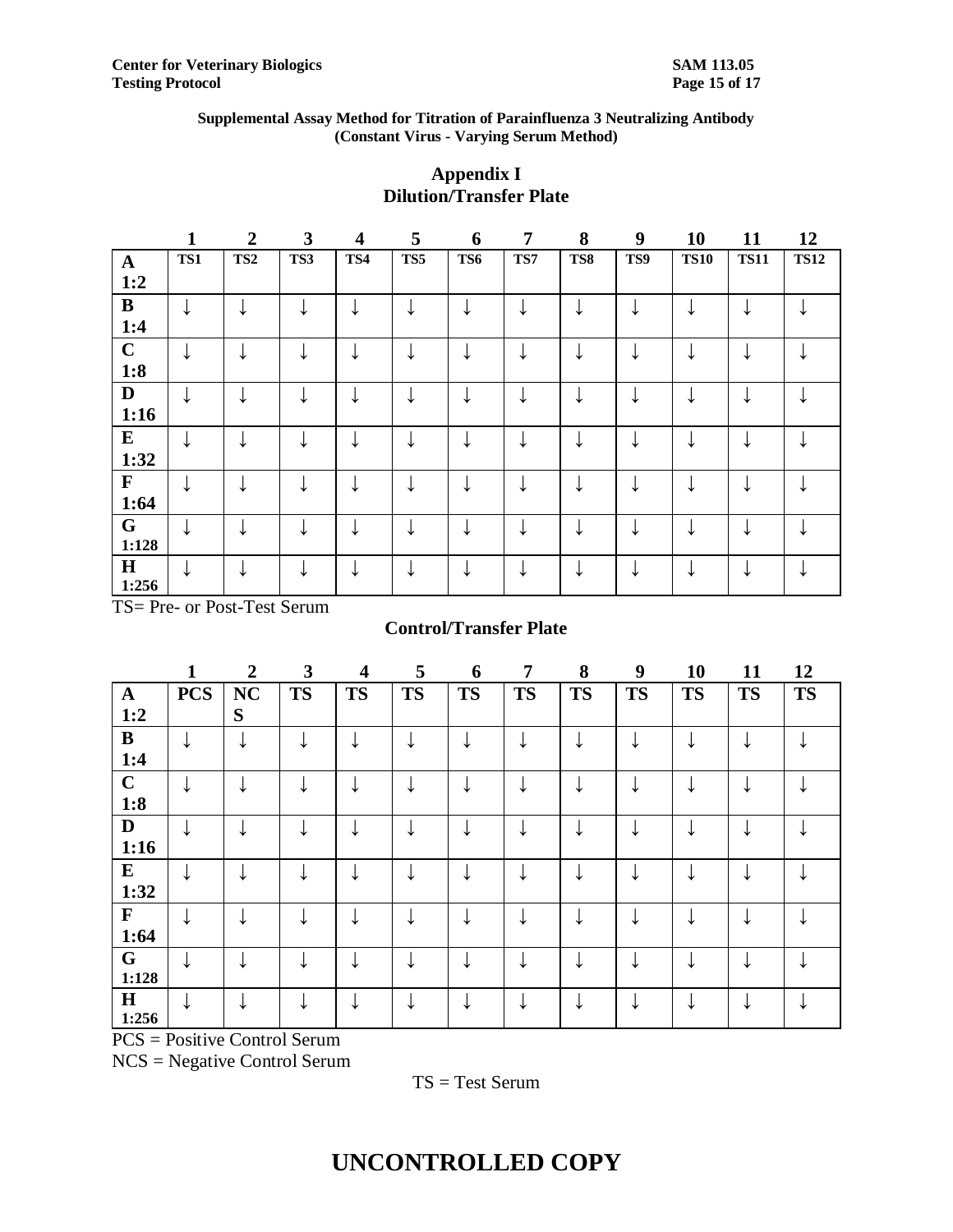## **Appendix II PI3V Test Plate**

|              | $\mathbf{1}$ | $\overline{2}$ | 3   | $\overline{\mathbf{4}}$ | 5   | 6  | 7               | 8               | 9               | 10              | 11              | 12 |
|--------------|--------------|----------------|-----|-------------------------|-----|----|-----------------|-----------------|-----------------|-----------------|-----------------|----|
| $\mathbf{A}$ | TS1          | TS1            | TS1 | TS1                     | TS1 | CC | TS <sub>2</sub> | TS <sub>2</sub> | TS <sub>2</sub> | TS <sub>2</sub> | TS <sub>2</sub> | CC |
| 1:2          |              |                |     |                         |     |    |                 |                 |                 |                 |                 |    |
| $\bf{B}$     | ↓            | ↵              |     |                         |     |    |                 |                 |                 | ↓               |                 |    |
| 1:4          |              |                |     |                         |     |    |                 |                 |                 |                 |                 |    |
| $\mathbf C$  |              |                |     |                         |     |    |                 |                 |                 |                 |                 |    |
| 1:8          |              |                |     |                         |     |    |                 |                 |                 |                 |                 |    |
| $\mathbf{D}$ | ↓            |                |     |                         |     |    |                 |                 |                 | ↓               |                 |    |
| 1:16         |              |                |     |                         |     |    |                 |                 |                 |                 |                 |    |
| ${\bf E}$    | ↓            |                |     |                         |     |    |                 |                 |                 | ◡               |                 |    |
| 1:32         |              |                |     |                         |     |    |                 |                 |                 |                 |                 |    |
| $\mathbf{F}$ | ↓            |                |     |                         |     |    |                 |                 |                 | ↓               |                 |    |
| 1:64         |              |                |     |                         |     |    |                 |                 |                 |                 |                 |    |
| G            |              |                |     |                         |     |    |                 |                 |                 |                 |                 |    |
| 1:128        |              |                |     |                         |     |    |                 |                 |                 |                 |                 |    |
| H            |              |                |     |                         |     |    |                 |                 |                 |                 |                 |    |
| 1:256        |              |                |     |                         |     |    |                 |                 |                 |                 |                 |    |

TS= Test Serum

CC= Cell Control